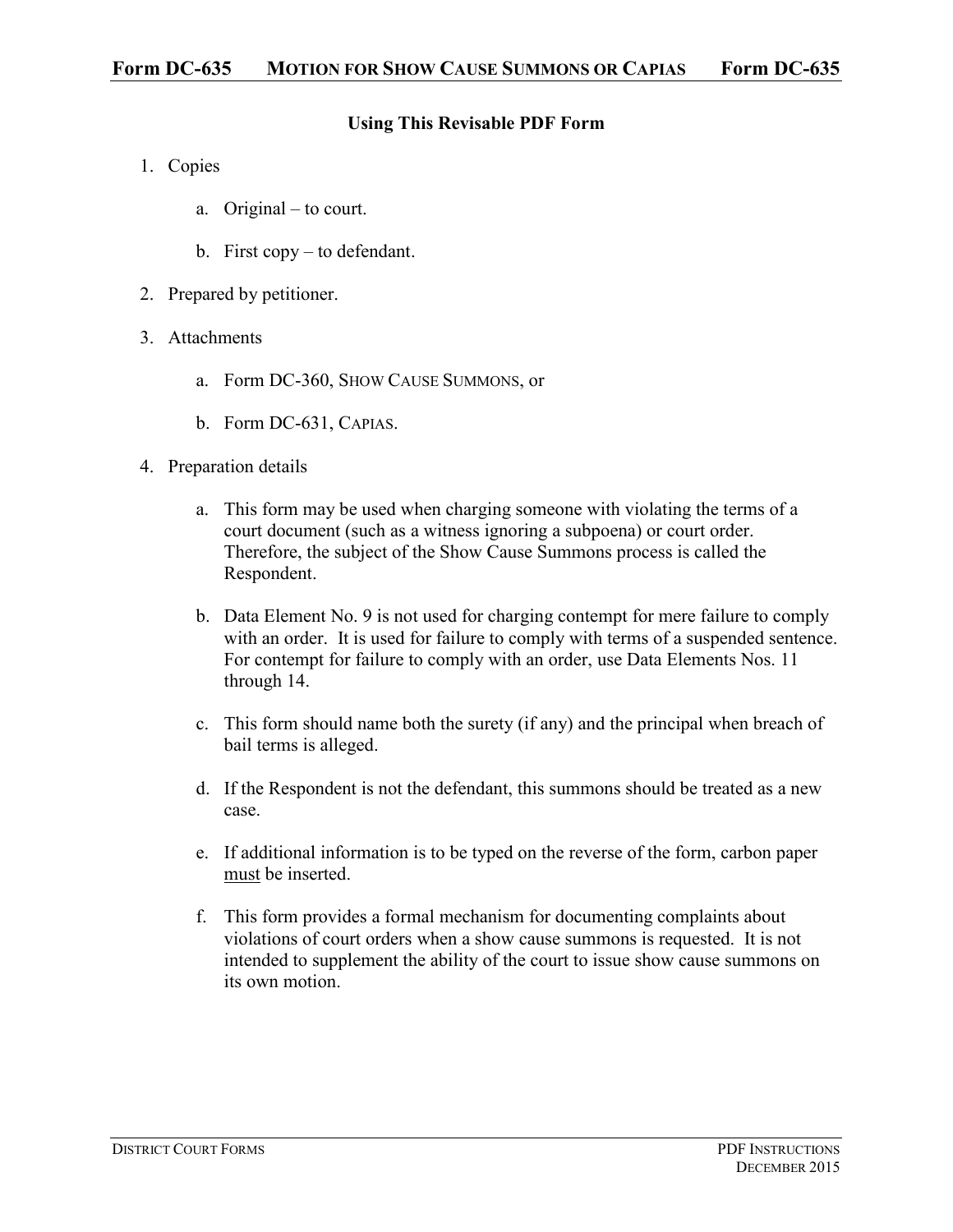## MOTION FOR SHOW CAUSE SUMMONS OR CAPIAS COMMONWEALTH OF VIRGINIA

| Case No                                       |
|-----------------------------------------------|
|                                               |
| <b>HEARING DATE AND TIME</b>                  |
| uvenile and Domestic Relations District Court |

|        | $\overline{\mathbf{5}}$                                                                                                                                                                                                                                                                |  | <u>v. / In re matematic matematic set of the communication of the set of the set of the set of the set of the set of the set of the set of the set of the set of the set of the set of the set of the set of the set of the set </u> |  |  |
|--------|----------------------------------------------------------------------------------------------------------------------------------------------------------------------------------------------------------------------------------------------------------------------------------------|--|--------------------------------------------------------------------------------------------------------------------------------------------------------------------------------------------------------------------------------------|--|--|
|        | Party Making this Request:                                                                                                                                                                                                                                                             |  | Party to be Served:                                                                                                                                                                                                                  |  |  |
|        | $6 \,$<br><b>NAME</b>                                                                                                                                                                                                                                                                  |  | <b>NAME</b>                                                                                                                                                                                                                          |  |  |
|        | ADDRESS/LOCATION                                                                                                                                                                                                                                                                       |  | ADDRESS/LOCATION                                                                                                                                                                                                                     |  |  |
|        | <b>TELEPHONE NUMBER</b>                                                                                                                                                                                                                                                                |  | TELEPHONE NUMBER                                                                                                                                                                                                                     |  |  |
|        | The undersigned respectfully represents to the Court that the<br>respondent should,                                                                                                                                                                                                    |  | COMPLETE DATA BELOW IF KNOWN<br><b>BORN</b><br>WGT. EYES HAIR<br>RACE SEX<br>HT.<br>MO. DAY<br>YR.<br>FT.<br>IN.                                                                                                                     |  |  |
|        | <b>9</b> $\begin{bmatrix} \ \ \end{bmatrix}$ pursuant to Va. Code § 19.2-306, serve the sentence previously                                                                                                                                                                            |  | SSN                                                                                                                                                                                                                                  |  |  |
|        | <b>DATE</b>                                                                                                                                                                                                                                                                            |  | 8                                                                                                                                                                                                                                    |  |  |
|        |                                                                                                                                                                                                                                                                                        |  |                                                                                                                                                                                                                                      |  |  |
| 10 [ ] |                                                                                                                                                                                                                                                                                        |  |                                                                                                                                                                                                                                      |  |  |
|        |                                                                                                                                                                                                                                                                                        |  |                                                                                                                                                                                                                                      |  |  |
|        | 11 [] be imprisoned, fined or otherwise punished or dealt with according to law                                                                                                                                                                                                        |  |                                                                                                                                                                                                                                      |  |  |
|        |                                                                                                                                                                                                                                                                                        |  |                                                                                                                                                                                                                                      |  |  |
|        | <b>13</b> [ ] pursuant to Va. Code $\begin{bmatrix} 1 & 8 & 18.2-456/16.1-69.24 \\ 1 & 8 & 19.2-358 \\ 1 & 1 & 9.2-358 \\ 1 & 1 & 19.2-358 \\ 1 & 1 & 19.2-358 \\ 1 & 1 & 19.2-358 \\ 1 & 1 & 19.2-358 \\ 1 & 1 & 19.2-358 \\ 1 & 1 & 19.2-358 \\ 1 & 1 & 19.2-358 \\ 1 & 1 & 19.2-35$ |  | <b>DATE</b>                                                                                                                                                                                                                          |  |  |
|        |                                                                                                                                                                                                                                                                                        |  |                                                                                                                                                                                                                                      |  |  |
|        | <b>14</b> [ ] pursuant to Va. Code § 16.1-278.16 for failure to provide support as ordered on                                                                                                                                                                                          |  | <b>DATE</b>                                                                                                                                                                                                                          |  |  |
|        | <b>DATE</b>                                                                                                                                                                                                                                                                            |  |                                                                                                                                                                                                                                      |  |  |
|        |                                                                                                                                                                                                                                                                                        |  | <b>DATE</b>                                                                                                                                                                                                                          |  |  |
|        |                                                                                                                                                                                                                                                                                        |  |                                                                                                                                                                                                                                      |  |  |
|        |                                                                                                                                                                                                                                                                                        |  |                                                                                                                                                                                                                                      |  |  |
|        |                                                                                                                                                                                                                                                                                        |  |                                                                                                                                                                                                                                      |  |  |
|        |                                                                                                                                                                                                                                                                                        |  |                                                                                                                                                                                                                                      |  |  |
| 16     |                                                                                                                                                                                                                                                                                        |  |                                                                                                                                                                                                                                      |  |  |
|        |                                                                                                                                                                                                                                                                                        |  |                                                                                                                                                                                                                                      |  |  |
|        |                                                                                                                                                                                                                                                                                        |  |                                                                                                                                                                                                                                      |  |  |
|        |                                                                                                                                                                                                                                                                                        |  |                                                                                                                                                                                                                                      |  |  |
| 18 L J |                                                                                                                                                                                                                                                                                        |  |                                                                                                                                                                                                                                      |  |  |
|        | Therefore, the undersigned requests the issuance of process to the respondent to answer the above motion.                                                                                                                                                                              |  |                                                                                                                                                                                                                                      |  |  |
|        | 19<br>20                                                                                                                                                                                                                                                                               |  |                                                                                                                                                                                                                                      |  |  |
|        | DATE<br>TITLE<br>FORM DC-635 REVISED 10/15                                                                                                                                                                                                                                             |  | <b>SIGNATURE</b>                                                                                                                                                                                                                     |  |  |